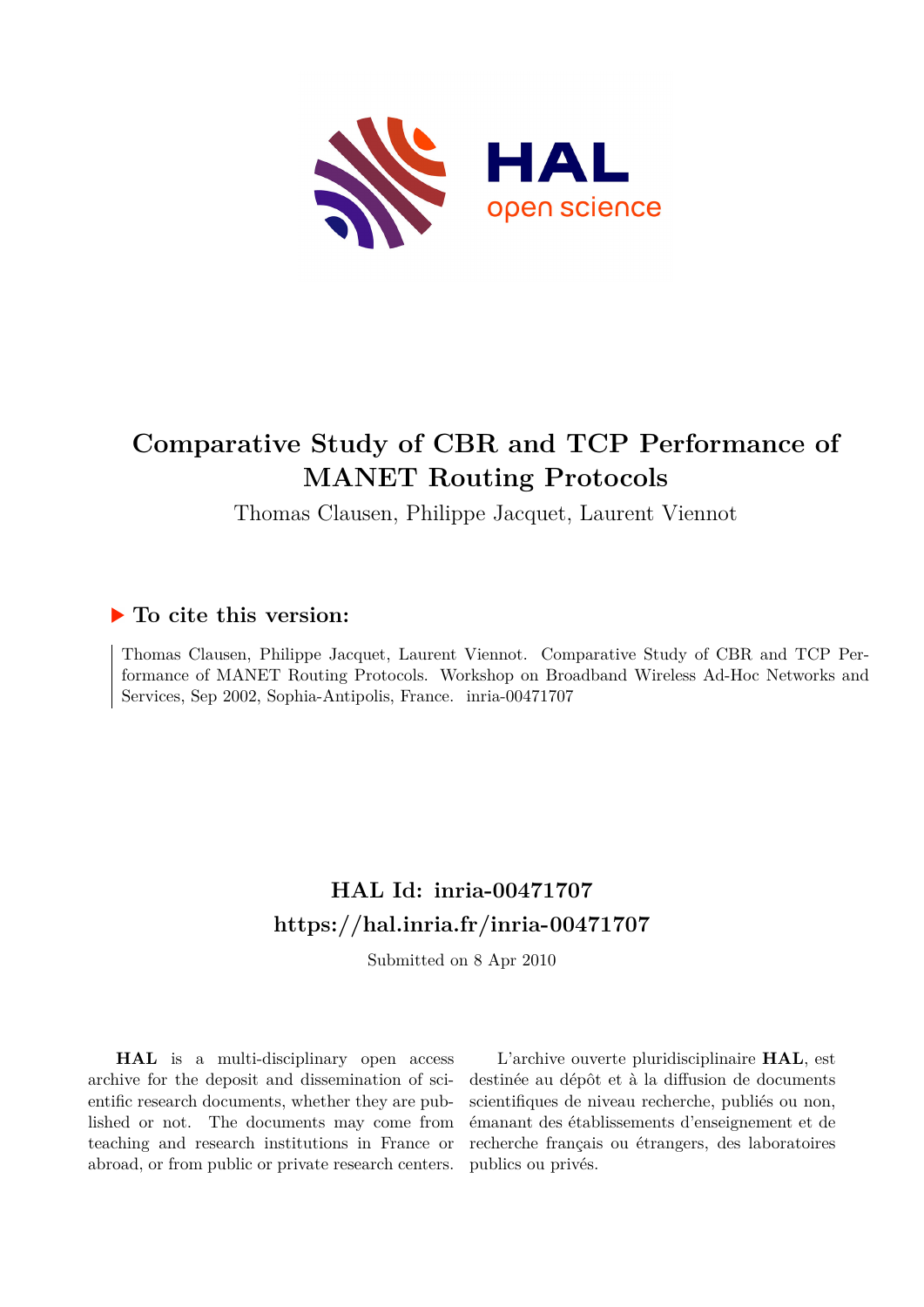# Comparative study of CBR and TCP performance of **MANET** routing protocols

## Thomas Clausen; Philippe Jacquet and Laurent Viennot T.Clausen@computer.org,{philippe.jacquet,laurent.viennot}@inria.fr

Project HiPERCOM - INRIA Rocquencourt B.P. 105, 78153 Le Chesnay Cedex, FRANCE Phone:  $+33$  1 3963 5263, Fax:  $+33$  1 3963 5566

Technical subject area: Wireless Ad-hoc Networks, performance evaluation, simulation, TCP, CBR.

## Abstract

In this paper, we evaluate the performance of two MANET routing protocols under varying traffic, density and mobility conditions. We observe, that a rather large fraction of the traffic being carried on the Internet today carries TCP. Thus, Internet traffic has inheritly different characteristics than that of CBR traffic, which is the commonly used traffic type for evaluating MANET routing protocol performance. Hence, in this paper, we extend our evaluations of the two protocols to include the performance of both TCP and CBR traffic. We find, that testing a protocol using CBR traffic is not a good indicator for the same protocols performance when subject to TCP traffic.

### $\mathbf{1}$ Introduction

In this paper, we describe the Optimized Link State Routing Protocol (OLSR) [14].[19].[15], a proactive routing protocol for Mobile Ad-hoc NETworks (MANETs). We evaluate its performance through exhaustive simulations using the Network Simulator 2 (ns2) [10], and compare with the Ad-hoc On-Demand Distance Vector (AODV) [13] routing protocol.

The scenarios, in which we compare the two protocols, span a wide range of mobility, density and traffic patterns. In particular, we include studies of the performance of the two protocols when subject to both constant bit rate (CBR) traffic and TCPtraffic. While CBR traffic, due to its non-conforming nature, is useful for stress-testing a network, approximately 95% of the traffic on the Internet today carries  $TCP [5], [8]$ . Hence, it is appropriate to study how well the different routing protocols support TCP.

### Mobile Ad Hoc Networks  $1.1$

A mobile ad-hoc network (MANET) is a collection of nodes, connected by wireless links which are able to connect on a wireless medium forming an arbitrary and dynamic graph. That is, over time links between nodes may change, nodes may disappear and new nodes appear in the network. The physical size of a MANET is expected to be larger than the radio range of the wireless interfaces. Thus for any two nodes in the network to be able to communicate, multi-hop routing is necessary. A challenge for a routing protocol for MANETs is thus the ability to respond quickly to a high degree of topological changes in the network and still maintain routes, while at the same time to not swamp the network with excessive control traffic.

Other than acting as stand-alone networks, MANETs may find use as "edge network": connecting a cloud of mobile nodes to e.g. the global Internet or another wired and engineered infrastructure. Another use includes connecting separated wired infrastructures through an ad-hoc network infrastructure. Thus a MANET should be able to support the

<sup>\*</sup>May also be contacted at: Mindpass Center for Distributed Systems, Department of Computer Science, Aalborg University, Fredrik Bajers Vej 7E, 9220 Aalborg Ø, Denmark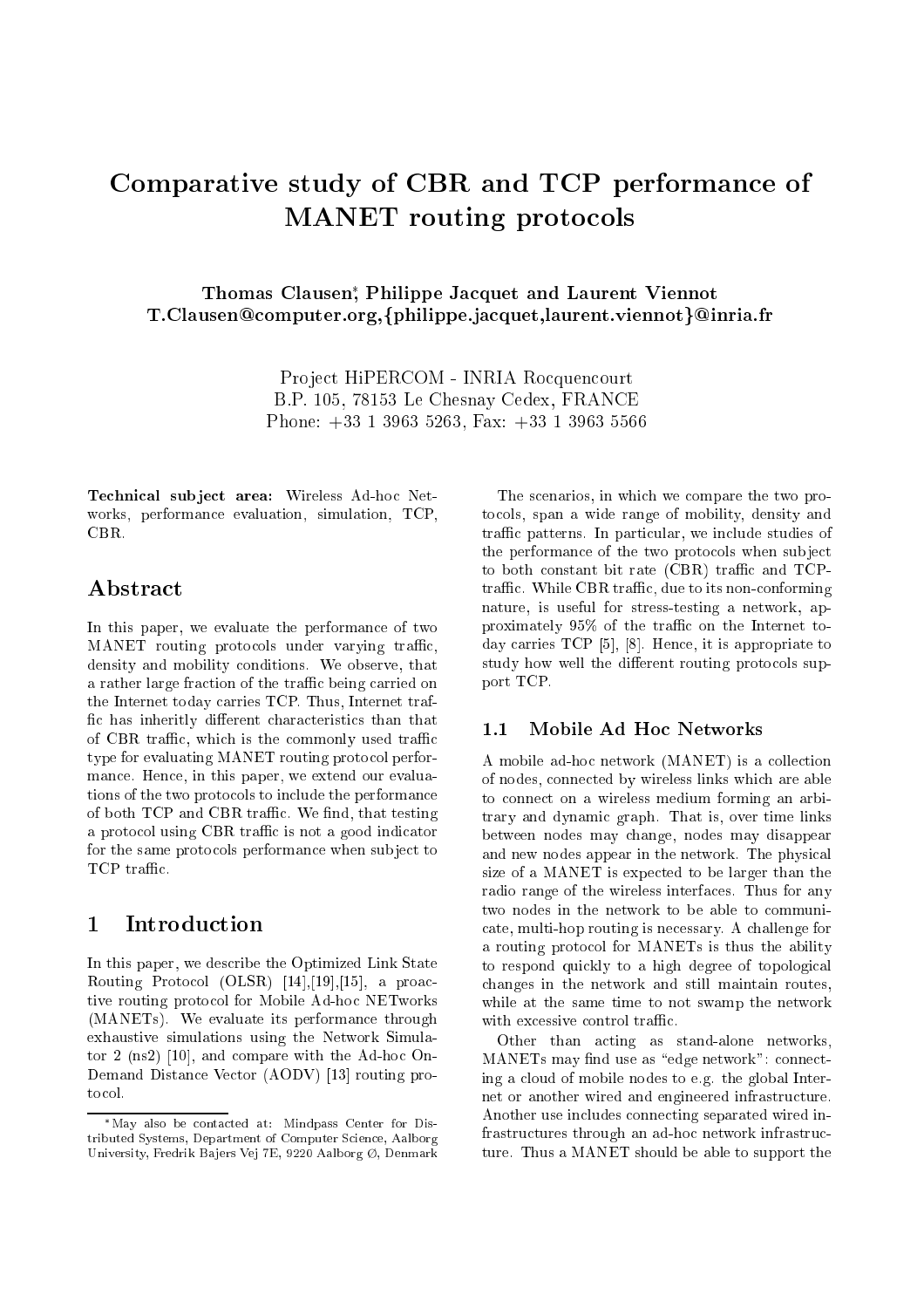same types of traffic as are present in wired networks.

A large fra
tion of published performan
e studies of MANET routing protocols, including [7, 4, 2, 3, 9, 19 protocols have emphasized or focused solely on omparing or evaluating proto
ols based on CBR traffic. However observing that approximately  $95\%$ of the traffic on the Internet today carries  $TCP [5],$  $[8]$ , we find that it is appropriate to study how well the different routing protocols support TCP.

### $1.2$ Paper Outline

The remainder of this paper will be organized as follows: in section 2, we describe the OLSR and AODV routing protocols in some detail. Following, in section 3, we characterize TCP and CBR traffic types, used for the simulations. In section 4, we describe the metri
s we use for evaluating the proto
ols and section 5 presents our simulation scenarios and results. Finally, the paper is concluded in section 6.

## 2 Routing protocols for MANETS

Several proto
ols exist, addressing the problems of routing in mobile ad-hoc networks. Such protocols are, traditionally, divided into two lasses, depending on when a node a
quires a route to a destination. Reactive, demand-driven protocols are chara
terized by nodes a
quiring and maintaining routes on-demand. In general, when a route to an unknown destination is required by a node, a query is flooded onto the network and replies, ontaining possible routes to the destination, are returned. Examples of reactive protocols include the "Ad Hoc On Demand Distan
e Ve
tor Routing Proto
ol" (AODV) [13] and "Dynamic Source Routing" (DSR) [6].

Proactive, table-driven protocols are characterized by all nodes maintaining routes to all destinations in the network at all times. Thus using a proa
 tive proto
ol, a node is immediately able to route (or drop) a pa
ket based on information already present in the nodes routing-table. Examples of proactive protocols include the "Topology Broadcast based on Reverse-Path Forwarding" routing proto  $col$  (TBRPF)  $[12]$  and the "Optimized Link State Routing Protocol" (OLSR) [14].

OLSR and AODV thus present two radi
ally different approa
hes to routing in MANETs. OLSR is a proa
tive, link-state routing proto
ol, employing periodi message ex
hange to update topologi
al information in each node in the network. AODV is a reactive on-demand routing protocols: route information is maintained only as needed through a

request-reply cycle. This implies different overhead and performance profiles: [16] shows, that in terms of ontrol traÆ overhead, proa
tive proto
ols have an advantage in high-traffic networks, whereas in networks with little traffic and a high degree of mobility, reactive protocols are of preference. [17] confirms the findings of  $[16]$  and further shows that the on-demand dis
overy of routes in rea
tive proto
ols yield longer pa
ket delivery delays than what is experien
ed with proa
tive proto
ols.

## 2.1 The Optimized Link-State Routing Proto
ol

Optimized Link-State Routing Protocol The. (OLSR) is a proa
tive link-state routing proto
ol, employing periodi message ex
hange to update topologi
al information in ea
h node in the network. While having some commonalities with OSPF [11], OLSR is specifically designed to operate in the ontext of MANETs, i.e. in bandwidthonstrained, dynami networks.

Conceptually, OLSR contains three generic elements: a mechanism for neighbor sensing, a mechanism for efficient diffusion of control traffic, and a mechanism for selecting and diffusing sufficient topologi
al information in the network in order to provide optimal routes.

Neighbor sensing works based on periodi ex hange of HELLO messages, through whi
h a node may a
quire topologi
al information up to two hops away. This is utilized by ea
h node to, individually, onstru
t a Multipoint Relay set (MPR set) from among its neighbors. A node must sele
t MPRs in a way su
h that a message emitted, and retransmitted by all MPRs, is re
eived by all two-hop neighbors of that node. As illustrated in figure 1b, "careful" selection of MPRs (the filled nodes) may greatly reduce dupli
ate retransmissions.

The aim of the MPR selection is to device an efficient way of broadcasting information from one node to all other nodes in the MANET. We denote this mechanism MPR Flooding. [1] presents an analysis of MPR selection algorithms, and [20] presents simulation comparisons between MPR flooding and other flooding mechanisms.

Ea
h node, sele
ted by any other node as MPR, emits periodically a TC message containing a list of its MPR selectors. This message is distributed to all nodes in the network through MPR flooding. Thus, all nodes re
eive partial topologi
al information, des
ribing all nodes in the network and a subset

<sup>&</sup>lt;sup>1</sup>The MPR selectors of node  $a$  is the nodes, which have sele
ted node <sup>a</sup> as MPR.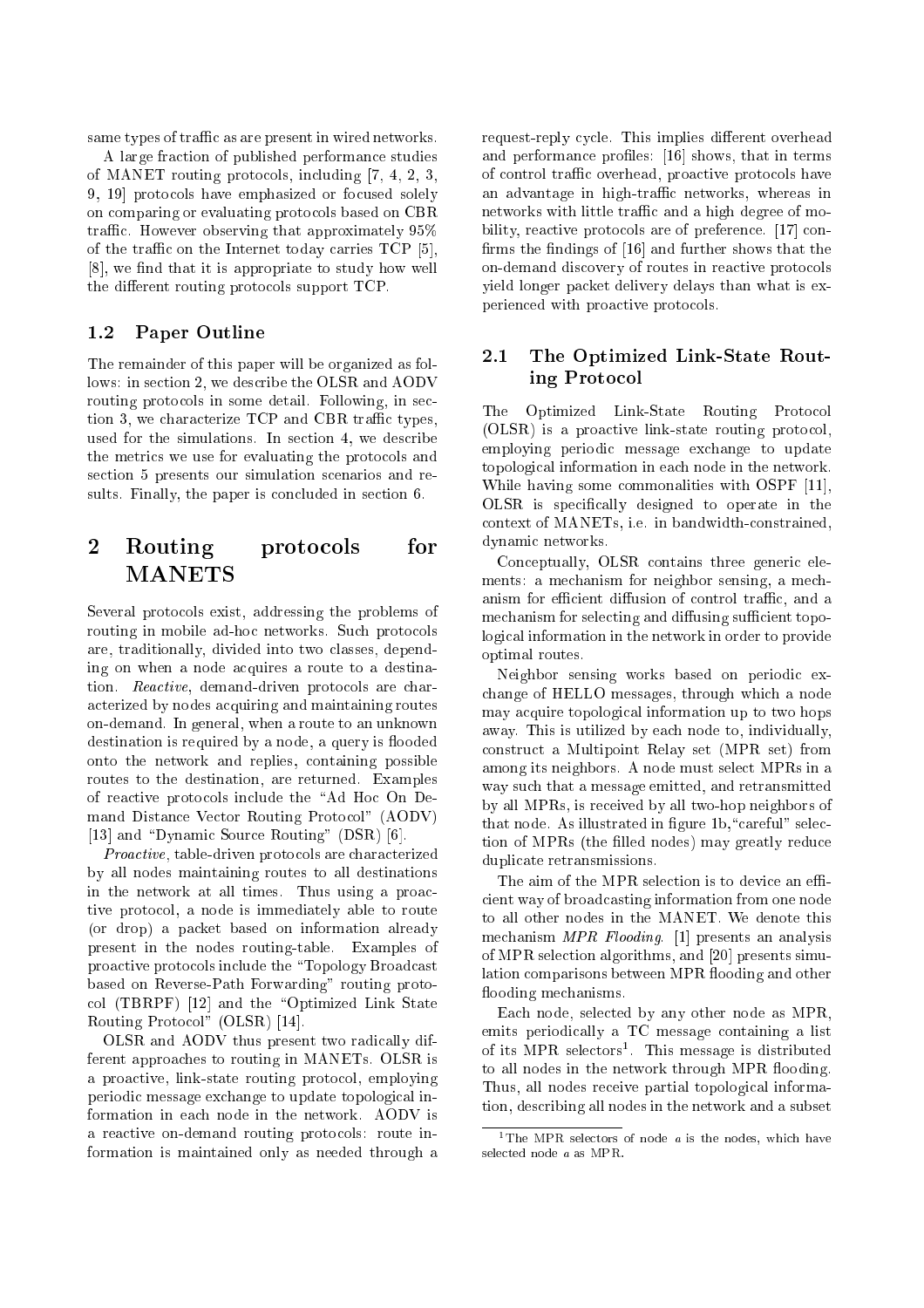

Figure 1: Example of pure flooding (a) and diffusion using Multipoint Relays (b). The sour
e of the message is the node in the center. Each arrow pointing to a node, indicates that a node receives a copy of the message. The filled nodes are selected by the enter node as Multipoint Relay.

of the links in the network-.

It is important to emphasize that OLSR provides optimal routes (in terms of number of hops) as well as bi-dire
tionality (i.e. if there exists a route from node a to node b, then there exists a route from node  $b$  to node  $a$  as well - although this route may not transverse the same links).

## 2.2 The Ad-ho On-demand Distan
e Vector Routing Protocol

The common element in reactive protocols is the me
hanism used for dis
overing routes. The sour
e node emits a request message, requesting a route to the destination node. This message is flooded, i.e. relayed by all nodes in the network, until it rea
hes the destination. The path followed by the request message is re
orded in the message, and returned to the sender by the destination, or by intermediate nodes with sufficient topological information, in a reply message. Thus multiple reply messages may result, yielding multiple paths - of whi
h the shortest is to be used.

In the Ad Ho On-Demand Distan
e Ve
tor proto
ol (AODV), when a sour
e requires a path to the destination, a *route request* message is flooded in the network. Upon re
eiving su
h a message, a node examines its local route-cache to check if a fresh route to the required destination is available. If so, the node unicasts a *route reply* message to the source with information about the route. Otherwise, the *route request* is retransmitted using a pure flooding mechanism with local duplicate elimination. As an optimization, AODV employs an "expanding ring" flooding, where a *route request* is issued with a limited TTL. If no *route reply* message is received within

a ertain time, the message is issued again with a larger TTL. If still no reply, the TTL is increased in steps, until a ertain maximum value.

While this route dis
overy is performed, any IPpackets to the destination are buffered in the source node. When a route is established, the pa
kets are transmitted. If no route an be established, the pa
kets are dropped.

When a link is dete
ted to be broken (either through a neighbor discovery protocol, as in OLSR, or through a link-layer notification), the detecting node issues a route error message to those neighbors who have been using a route over the now broken link. These nodes will then have to issue new route requests to repair the broken routes.

## 3 Data Traffic Types

As indicated in section 1, the traffic carried over a MANET may have different characteristics. In this section, we describe two types of traffic: constant bit-rate traffic, traditionally used for stress-testing networks, and TCP-traffic. We keep the descriptions brief, and aim at exposing those characteristics that are of importan
e when omparing MANET performan
es.

### 3.1 Constant Bit Rate (CBR) Traffic

"Constant Bit Rate" traffic is a terminology borrowed from the ATM world. It implies that data are sent at a fixed bit rate  $-$  a CBR stream is thus characterized by data being sent in packets of a fixed size with a fixed interval between each packets. The sour
e of a CBR stream makes no attempt to detect if the destination receives the transmitted data  $-$  or even discovering if the destination exists. I.e. no onne
tion establishment phase is required and traffic is flowing only from the source to the destination with no feedba
k from the destination or from intermediate nodes.

### 3.2 TCP Traffic

Contrary to CBR traffic, TCP is a connection oriented, reliable and conforming transport protocol. I.e., prior to transmitting data, a connection establishment phase must be ompleted, denoted a threeway handshake. During transfer, TCP employs both flow control and congestion control. The purpose of flow control is to avoid overloading the recipient, while congestion control is employed to shape the traffic such that it conforms to the available network capacity. Positive acknowledgments, timeouts

<sup>2</sup> Sin
e all nodes in a multi-hop network are required to sele
t a non-empty MPR set, all nodes will be advertised.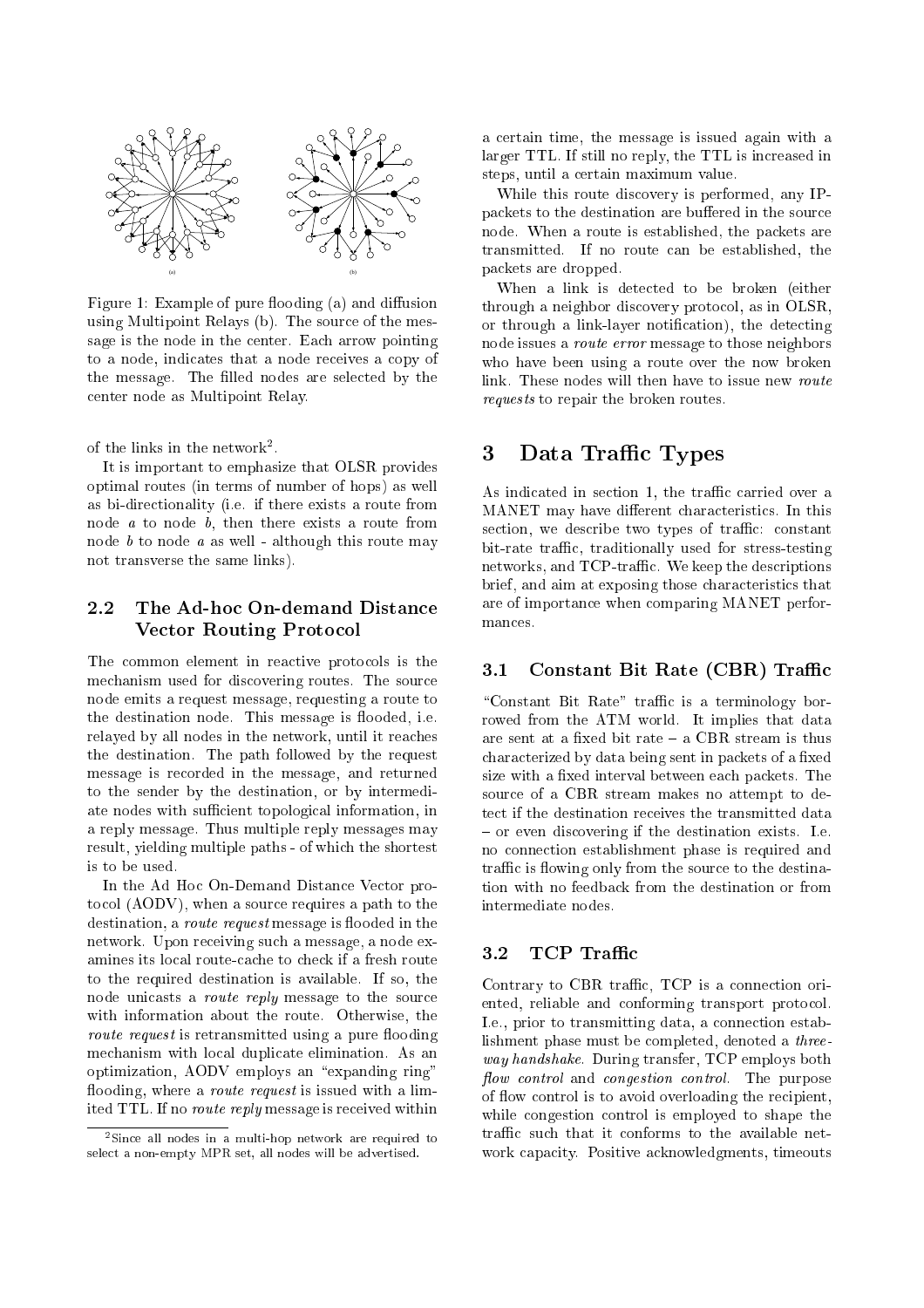and retransmissions are employed to ensure reliable data delivery.

A source for TCP data will maintain two "windows": a "receive window" for each destination, representing the available buffer capacity of the des $tination, and a "congestion window", representing$ the available capacity of the network. As the source transmits data, the size of both windows are redu
ed by an amount equal to the size of the data sent. When either window reaches zero, the source is not allowed to transmit.

The receive window is, initially, set to a value negotiated with the destination during the onne
tion establishment phase. For ea
h byte of data sent, the window size is reduced by one byte. When acknowledgments are re
eived from the destination, the window size is increased accordingly: for each byte of data acknowledged, the window size is increased by one byte. I.e. the transfer rate by the sender is controlled by the capacity of the destination.

The ongestion window is maintained in two phases, denoted *slow start* and *congestion avoid*an
e respe
tively. During the slow start phase, TCP starts with a very low data transfer rate. Indeed, the ongestion window is initially set to the maximum size of one TCP segment, allowing exactly one TCP segment to be transmitted. In the slow-start phase, if an a
knowledgment is re
eived before its timeout expired, the ongestion window is doubled. I.e. the ongestion window grows exponentially.

When the congestion window has reached a specific threshold, the slow-start phase ends and is repla
ed by the ongestion avoidan
e phase. During ongestion avoidan
e, ea
h timely a
knowledged TCP segment auses the ongestion window to grow by one. I.e. during ongestion avoidan
e, the growth of the ongestion window is linear.

If an a
knowledgment is not re
eived before it is timed out, TCP retransmits the data (to ensure reliable delivery). Further, the abcense of an acknowledgment is taken as an indication of the network being congested. To accommodate for this congestion, the ongestion window is reset to the maximum size of one TCP segment, and the threshold for going between slow-start and ongestion avoidan
e is set to the urrent size of the ongestion window, divided by two.

## 3.3 CBR, TCP and MANETs

CBR and TCP traffic impose different conditions on MANETs. In this subse
tion, we will try to outline the impacts of some of these conditions.

First, we observe that for TCP, both during conne
tion establishment and data transfer, bidire
- tional traffic between the source and the destination is required in order for data to be successfully delivered. With CBR traffic, traffic from the source to the destination is sufficient. This implies that, for TCP traffic, it is required that the routing protocol maintains effectively two routes for each connection - whereas for CBR, only one route is required per stream of data.

Second, we observe that a long delay of an acknowledgment is interpreted similarly to an ab
ense of acknowledgment  $-$  as an indication of network ongestion. If the topology hanges in a MANET, a rea
tive proto
ol may have to exe
ute a renewed route discovery in order to acquire a new route. The delay involved in this can be long enough to cause an a
knowledgment to be delayed and, hen
e, time out in the sour
e. I.e. a topologi
al hange in an otherwise not ongested network will be treated as if the network was ongested, and the sender will have its transmission rate drastically decreased.

### $\overline{\mathbf{4}}$ **Metrics**

In order to compare and evaluate the protocols, this section presents the metrics we use for representing the performance of the protocols.

The control traffic overhead, measured in bytes per se
ond, represents the amount of routing protocol specific traffic in the network. The control traffic overhead is measured in number of bytes transmitted, in
luding UDP and IP headers. This metric represents one component of the "cost" of employing a routing protocol.

### delivery ratio (for CBR)

The delivery ratio represents the fraction of data traffic that is successfully received at the intended destination, relative to the total amount of transmitted data traffic. For CBR traffic, this metric is useful as a "success measure": a high delivery ratio, close to 1, implies that a high ratio of transmitted data are a
tually delivered to the intended recipients.

### path length

The path length, measured in number of hops, represents the average length of a path a pa
ket takes from the sour
e to the destination. Suboptimal routes represent another omponent of the "cost" of employing a routing protocol $[18]$ .

### delay

The delay, measured in millise
onds, is the number of millise
onds elapsing from a pa
ket is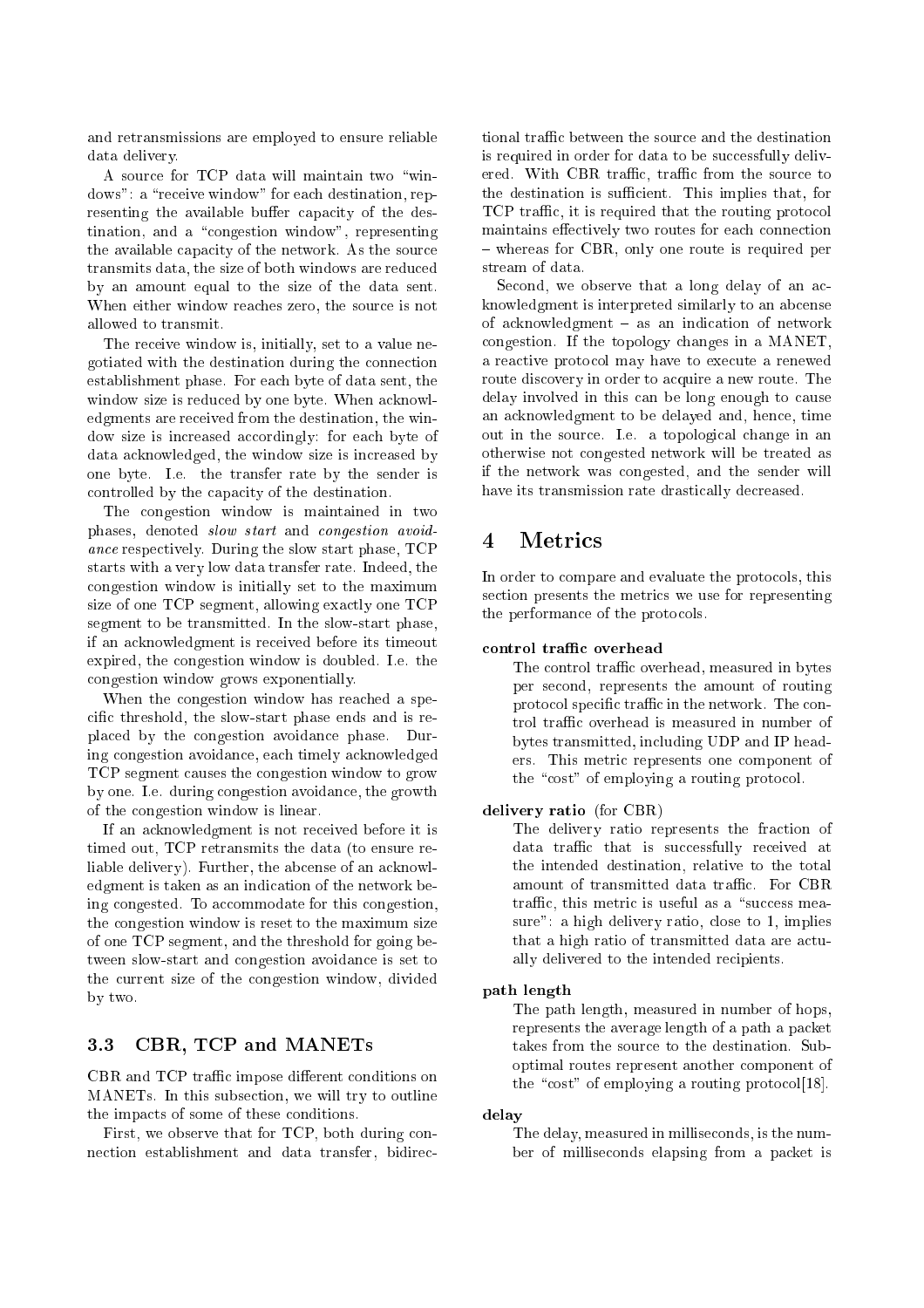sent from the source and until it is received by the recipient. This is linked to the metric of path length (longer paths, in general, introduce longer delays), however is also affected by the size of the queues in intermediate nodes (i.e. also dependent on both the control traffic overhead and on other traffic in the network). The delay includes all possible delays caused by buffering, during route discovery latency, processing to determine the path using QoS values during data transmission, queuing at the interface queue, retransmission delays at the MAC, and propagation and transfer times.

### total transfer time (for  $TCP)$

The total transfer time for TCP represents the time it takes from the first packet in the TCP connection is transmitted by the source and until the last packet is received by the destination.

### normalized routing load (for TCP)

The normalized routing load expresses the ratio of bytes transmitted in order to ensure that one data byte is successfully delivered at the destination. TCP employs retransmissions and acknowledgments in order to ensure the reliability of data. Hence, for TCP traffic this metric is useful as "success measure": a low normalized routing, preferably close to 1, implies efficiency in delivering a data packet to the intended recipient.

### $\overline{5}$ Simulations

In this section, we present our simulations of OLSR and AODV under different scenarios and with different traffic characteristics.

For each sample point, we specify an abstract description of the scenario. This description is fed through an automatic scenario generator to produce 30 different scenarios, conforming to the same abstract description. We present the mean taken over the 30 different scenarios, and emphasize, that the set of 30 scenarios per sample point are the same for both of the tested protocols. I.e. for a given sample point, OLSR and AODV are tested with the same 30 scenarios. By using randomized scenario generation, and by running a large number of scenarios for each sample point, we eliminate any possible bias that might come from a specific instance of a scenario favoring either of the protocols.

### $5.1$ **Simulation parameters**

Our simulations are conducted with a basic set of parameters, shown in table 1, describing the nodes

and their mobility in the network.

| Parameter        | Value                          |
|------------------|--------------------------------|
| Number of nodes: | 50                             |
| Field size:      | $1000 \times 1000 \text{ m}^2$ |
| Simulation time: | 250 s                          |
| Node speed       | $1-5 \frac{m}{s}$              |
| Node rest time   | $0-5$ s                        |
| Node distance    | $1000 \; \mathrm{m}$           |

Table 1: Basic simulation parameters describing the network topology

The mobility model employed is the "random waypoint" model [2].

Further, the basic parameters describing the traffic pattern for CBR and TCP traffic are shown in table 2 and table 3, respectively.

| Parameter        | Value    |  |
|------------------|----------|--|
| <b>Streams</b>   | 25       |  |
| Packet size      | 64 bytes |  |
| Packet interval: | $0.1$ s  |  |
| Stream duration: |          |  |

Table 2: Basic simulation parameters describing the CBR traffic characteristics

| Parameter                     | Value |
|-------------------------------|-------|
| No. transfers                 | -25-  |
| Transfer Amount   16384 bytes |       |

Table 3: Basic simulation parameters describing the TCP traffic characteristics

We note that these are basic parameters. I.e., in our simulations we choose to study the impact of tuning one of these parameters while keeping the remaining constant.

Thus, we will in the following subsections test the protocols behavior under the following scenarios:

### varying traffic

the parameter *streams* (for CBR) and no transfers (for TCP) is varied from 10 to 140

### varying mobility

the parameter *node speed* is varied from 0 to 20

### CBR traffic simulations  $5.2$

In figure 2 and figure 3, we present the traffic delivery ratio using AODV and OLSR under various mobility and traffic scenarios.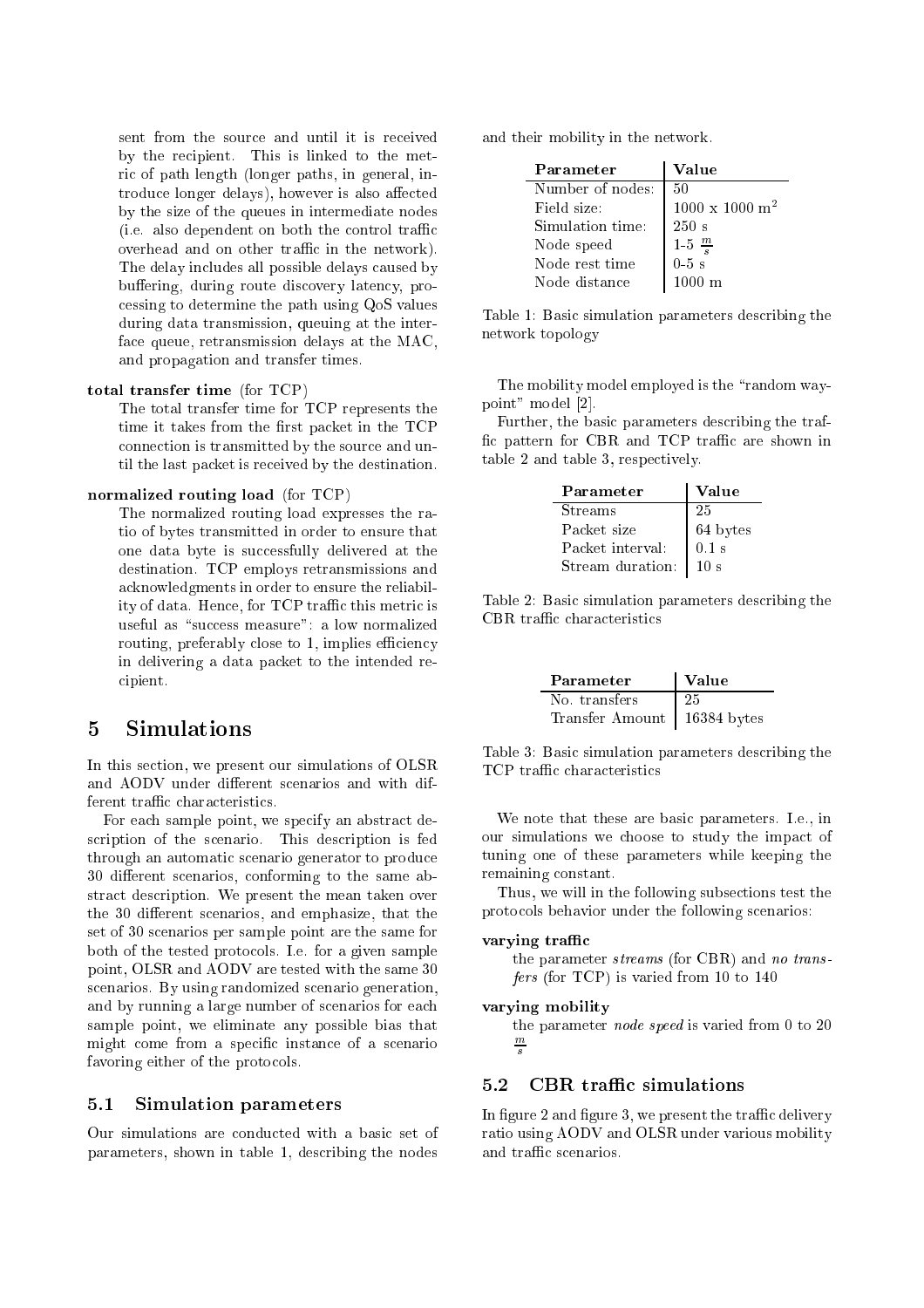

Figure 2: Data packet delivery ratio with varying mobility.



Figure 3: Data packet delivery ratio with number of traffic streams.

We observe that for low mobility, OLSR performs slightly better than AODV, while for mobility rates higher than 4 <sup>m</sup> , AODV has an advantage. For high traÆ loads, gure 3 shows, that OLSR yields a slightly lower delivery rate than AODV for a low number of traffic streams, while for high traffic rates, above 30 on
urrent streams, OLSR yields a delivery rate of approximately  $40\%$  - twice that of AODV.

Figure 4 and figure 5 present the average packet delay, i.e. the delay from a packet has been transmitted until it is re
eived. We observe that OLSR onsistently presents the lowest pa
ket delay, regardless of traffic and mobility patterns. Since the delay measurement only takes those packets that are successfully delivered into account, this result must be correlated with the delivery rate of the protocols. We observe, that even in situations where OLSR yields the highest delivery rate, it still yields the lowest delay.

Figure 6 and figure 7 present the control traffic overhead, resulting from s
enarios with varying mobility and traffic, respectively. We observe, that the tested version of OLSR does not react explicitly to



Figure 4: Packet delays with varying mobility.



Figure 5: Packet delays with varying number of traffic streams.

link-breaks, and thus that the control traffic overhead consistently is just above 3000 bytes/second. Ex
ept for very stati networks or networks with very few (less than 6) ommuni
ating pairs, this is significantly lower than the overhead exposed by AODV.

In figure 8 and figure 9, we present the average path lengths for successfully delivered data packets, obtained using AODV and OLSR in s
enarios with a varying mobility and traffic patterns respectively.

We observe that OLSR consistently provides shorter paths than AODV. Again, this measure only takes successfully delivered packets into account and, hen
e, must be orrelated with the delivery rate. We observe from figure 8 that the path length of OLSR becomes  $\lt$  1 at about 10  $\div$  - corresponding with the fa
t that gure 6 shows the delivery rate of OLSR to be lower than that of OLSR. Conversely, we also observe that for the situations where OLSR yields the highest delivery rate, the paths over which the data are delivered remains shorter than the path lengths provided by OLSR.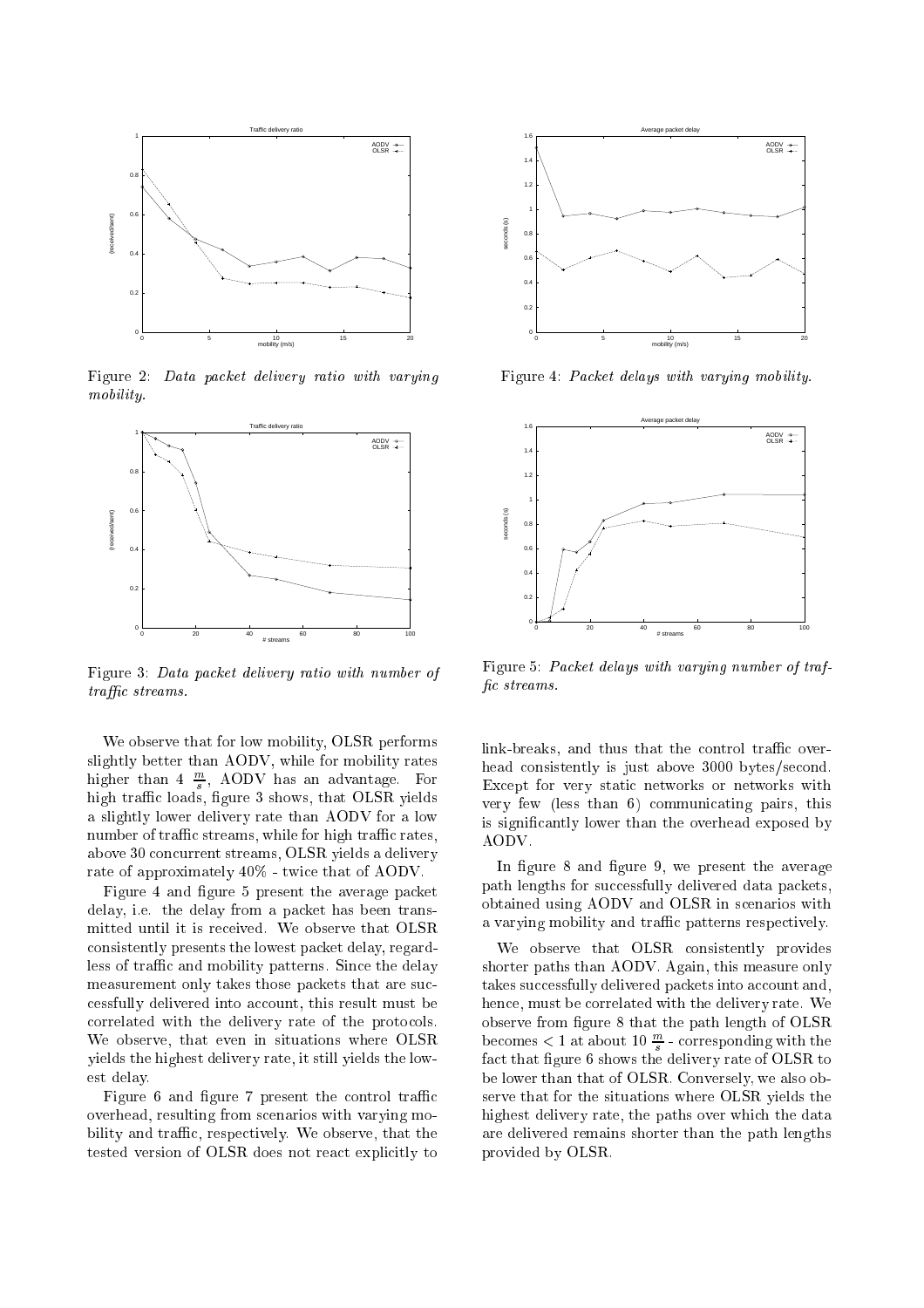

Figure 6: Total control traffic overhead with varying mobility.



Figure 7: Total control traffic overhead with varying number of traffic streams.

### 5.3 TCP traÆ simulations

Our observations from the CBR traffic simulations are, that while the two protocols definitely exhibit different performance characteristics, the general tenden
y for the s
enarios simulated is the same: at their peak, both proto
ols deliver a delivery rate of 80-100 % - whi
h falls to and stabilizes at a level.

Comparing figure 7, showing the control traffic overhead with varying number of CBR streams with figure 10, showing the control traffic overhead with varying number of TCP streams, we noti
e that the overhead exposed by OLSR is the same, regardless of TCP and CBR traffic. For AODV, we observe that the control traffic overhead is approximately 20% higher with TCP traffic than with CBR traffic. Since TCP requires traffic to flow in both directions, twice as many routes are effectively required as compared to CBR traffic. Thus in the worst case, AODV would for TCP generate twi
e as mu
h overhead as it would for CBR. This is not the actual case in the s
enarios presented sin
e the lifetime of routes is sufficiently long to allow routes to be reused and



Figure 8: Average path length with varying mobility.



Figure 9: Average path length with varying number of traffic streams.

since AODV allows nodes to cache routes which they overhear.

Table 4 shows the average time required to transfer a  $16Kb$  using TCP. The figures presented show the average over 30 runs, each of which had 25 conurrent TCP streams, yielding 750 streams total. Table 5 shows the same, although for transferring 160Kb of data.

We observe, that with AODV, 18% longer time is required to omplete the 16Kb data transfer, than with OLSR. For 160Kb, 24% longer time is required with AODV.

The longer time is explained by the ongestion ontrol me
hanism of TCP: if node mobility hanges the topology such that an active route is broken in AODV, packets are buffered while an alternative route is discovered. Likewise, the acknowl-

|                                                                        | -OLSR   AODV |  |
|------------------------------------------------------------------------|--------------|--|
| Average TCP transfer time: $\vert 3.12 \text{ s} \vert 3.68 \text{ s}$ |              |  |
| Std. deviation                                                         |              |  |

Table 4: Transfer time for 16Kb of data using TCP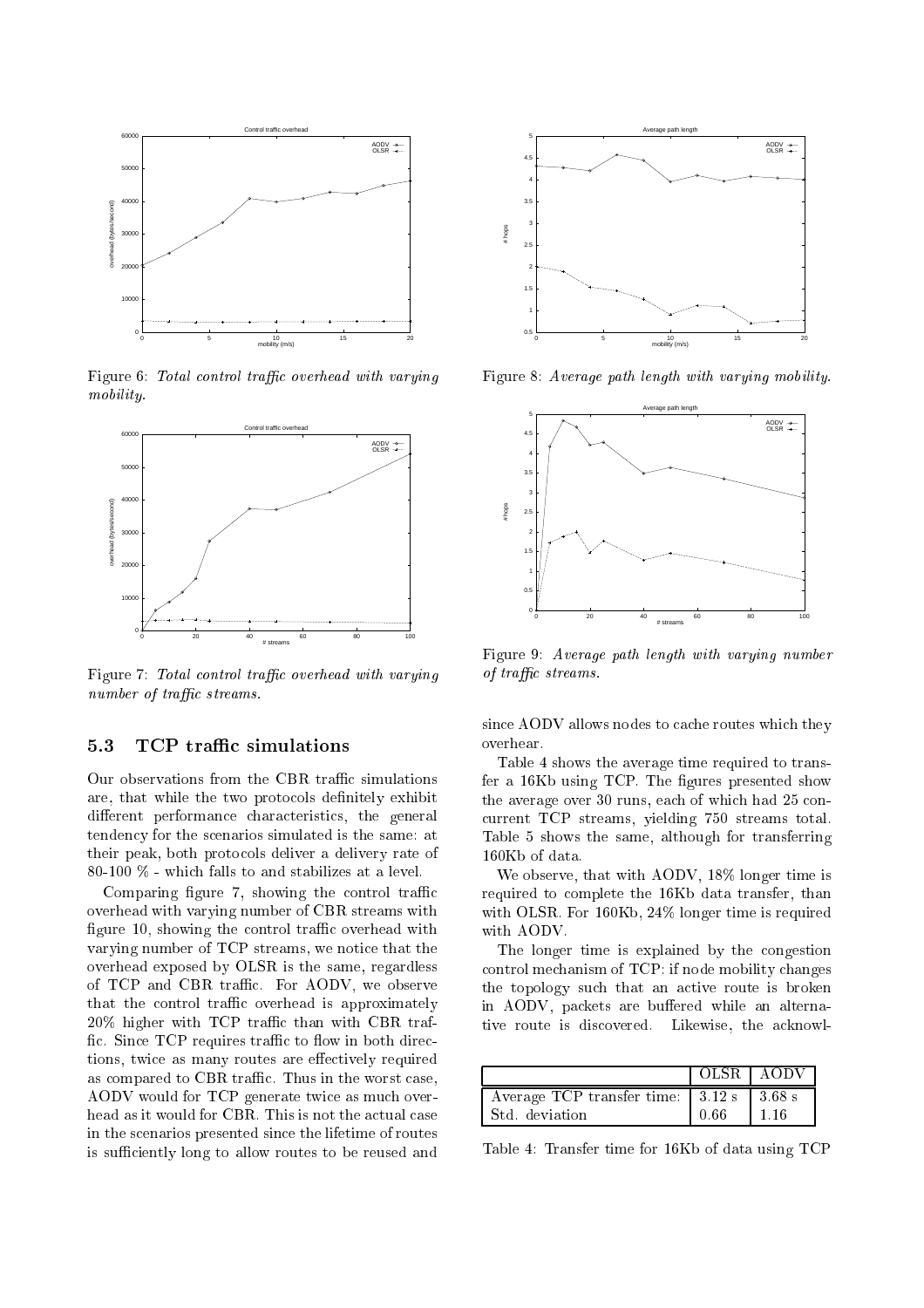

Figure 10: Control traffic overhead with varying number of TCP streams.

|                                                                        |      | OLSR LAODV |
|------------------------------------------------------------------------|------|------------|
| Average TCP transfer time: $\vert 5.12 \text{ s} \vert 6.34 \text{ s}$ |      |            |
| Std. deviation                                                         | 0.63 | -1-56      |

Table 5: Transfer time for 160Kb of data using TCP

edgment from the data packet will need to transverse the reverse route, which must also be rediscovered/repaired. This delays the TCP acknowledgment, interpreted by the TCP congestion control mechanism as the network being congested and hence restricting the transmission rate by resetting the sender to the "slow start" phase. In OLSR, an alternative route, if such exists in the network, is already available when an existing route is broken,

Figure 11 shows the normalized routing load for OLSR and AODV with varying number of TCP streams. We observe, that the normalized routing load for OLSR is consistently lower than that of AODV. I.e. OLSR is consistently more efficient for delivering TCP traffic than AODV.

### Conclusion 6

The simulations reveal that, as expected, the proactive and reactive protocol classes both excel. although in different scenarios: OLSR exhibits better performance in a network with a highly dynamic topology and many changing communicating pairs. Conversely, the overhead generated by AODV is lower than that of OLSR when the network remains mostly static, both in terms of topology and communication patterns.

An interesting observation is that, while the protocols may perform comparatively when exposed to CBR-traffic, the same scenarios, exposed to TCPtraffic, exhibit significantly different performance characteristics. With CBR traffic, for example,



Figure 11: Normalized routing load with varying number of TCP streams.

AODV yields a better delivery rate than OLSR for low traffic ratios. The same scenarios, but with TCP traffic, yield a quite different results: OLSR achieves a significantly and consistently better normalized routing load, indicating that a MANET with OLSR is better suited for transporting TCP traffic.

The differences between the performance results from CBR and TCP traffic are to be found in the observations than TCP is bi-directional, thus requiring that the routing protocols maintain bidirectional routes in order to operate.

Comparing the time it takes for each of the two protocols to transmit data using TCP, we notice that transfer of 16Kb with AODV takes, on average, 18% longer than with OLSR. For transferring 160Kb of  $data, 24\%$  longer time is required with AODV. This is due to the congestion control mechanisms in  $TCP$ , which interprets a delayed acknowledgment (due to buffering and route discovery in AODV) as a network congestion and forces the to reduce its transmission rate.

Thus we notice that while simulations using CBRtraffic are useful for stress-testing a network, the performance achieved from such simulations is not indicative for the performance of TCP.

We also notice that in the case of TCP-traffic, OLSR as a proactive protocol has an obvious advantage from having bi-directional routes immediately available - and from continuously maintaining such routes.

## References

[1] Laurent Viennot Amir Qayyum and Anis Laouiti. Multipoint relaying: An efficient technique for flooding in mobile wireless networks. Technical report, Project HiPERCOM, INRIA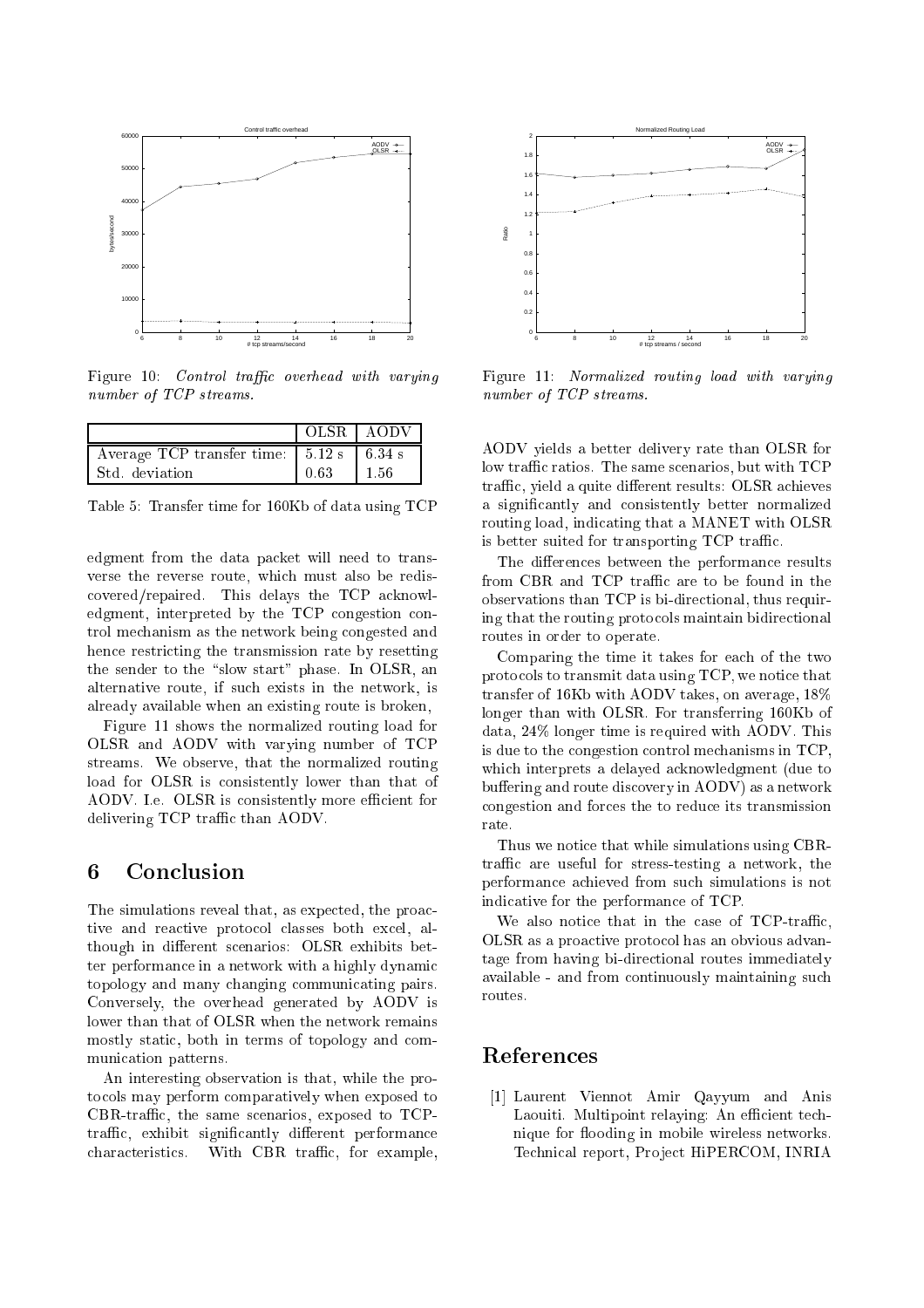Rocquencourt, 2000. INRIA research report RR-3898.

- $[2]$  J. Broch, D.A. Maltz, D.B. Johnson, Y.-C. Hu, and J. Jet
heva. A performan
e omparison of multi-hop wireless ad ho network routing protocols. In MobiCom'98, October 1998. Dallas.
- [3] S. Das, R. Castaneda, and J. Yan. Simulation based performan
e evaluation of mobile. ACM/Baltzer Mobile Networks and Appli
a*tions (MONET)*, pages  $179-189$ , July 2000.
- [4] Samir R. Das, Charles E. Perkins, and Elizabeth M. Royer. Performan
e omparison of two on-demand routing protocols for ad hoc networks. In *Proceedings of the IEEE Con*ference on Computer Communications (INFO-COM), Mar
h 2000. Tel Aviv, Israel.
- [5] Kevin Jeffay F. Donelson Smith, Felix Hernandez Campos and David Ott. What TCP/IP Proto
ol Headers Can Tell Us About the Web. In SIGMETRICS, O
tober 2001.
- [6] J. G. Jetcheva, D. Johnson, D. Maltz, and Y.C. Hu. Dynamic source routing (DSR). Internet Draft, draft-ietf-manet-dsr-06.txt, November 2001, Work in progress.
- [7] P. Johansson, T. Larsson, N. Hedman, B. Mielzarek, and M. Degermark. S
enario-based performance analysis of routing protocols for mobile ad hoc networks. In *MobiCom*'99, August 1999. Seattle.
- [8] Gregory J. Miller Kevin Thompson and Rick Wilder. Wide-Area Internet Traffic Patterns and Chara
teristi
s. IEEE Network, November/De
ember 1997.
- [9] S.-J. Lee. Routing and Multicasting Strategies in Wireless Mobile Ad hoc Networks. PhD thesis, University of California, 2000.
- $[10]$  S. McCanne and S. Floyd. ns Network Simulator. Available at http://www.isi.edu/nsnam/ns/.
- [11] J. Moy. Ospf version 2. Internet Standard, Request For Comments 2328, April 1998.
- [12] Richard G. Ogier, Fred L. Templin, Bhargav Bellur, and Mark G. Lewis. Topology broad
ast based on reverse-path forwarding (tbrpf ). Internet Draft, draft-ietf-manet-tbrpf-05.txt, Mar
h 2002, Work in progress.
- $[13]$  C. E. Perkins, E. M. Royer, and S. R. Das. Ad hoc on-demand distance vector (AODV) routing. Internet Draft, draft-ietf-manet-aodv-09.txt, November 2001, Work in progress.
- [14] Philippe Jacquet, Paul Muhlethaler, Amir Qayyum, Anis Laouiti, Laurent Viennot and Thomas Clausen. Optimized Link-State Routing Protocol. Technical report, Project HiPER-COM, INRIA Rocquencourt, March 2002. draft-ieft-olsr-06.txt - work in progress.
- [15] T. Clausen, P. Jacquet, A. Laouiti, P. Muhlethaler, A. Qayyum and L. Viennot. Optimized link state routing protocol. In Proceedings of IEEE INMIC, Lahore, Pakistan (INMIC 2001). MindPass Center for Distributed Systems, Aalborg University, 5th IEEE National Multi-Topi Conferen
e (INMIC 2001), De
ember 2001.
- [16] T. Clausen, P. Jacquet and L. Viennot. Analyzing ontrol traÆ overhead in mobile adhoc network protocols versus mobility and data traffic activity. In Proceeding of The First Annual Mediterranean Ad Ho Networking Workshop. MindPass Center for Distributed Systems, Aalborg University and Project Hipercom, IN-RIA Rocquencourt, The First Annual Mediterranean Ad Ho Networking Workshop, September 2002.
- [17] T. Clausen, P. Jacquet and L. Viennot. Comparative study of routing proto
ols for mobile ad-hoc networks. In Proceeding of The First Annual Mediterranean Ad Ho Networking Workshop. MindPass Center for Distributed Systems, Aalborg University and Project Hipercom, IN-RIA Rocquencourt, The First Annual Mediterranean Ad Ho Networking Workshop, September 2002.
- [18] T. Clausen, P. Jacquet and L. Viennot. Optimizing route length in reactive protocols for ad hoc networks. In Proceeding of The First Annual Mediterranean Ad Ho Networking Workshop. MindPass Center for Distributed Systems, Aalborg University and Project Hipercom, IN-RIA Ro
quen
ourt, The First Annual Mediterranean Ad Ho Networking Workshop, September 2002.
- [19] Thomas Clausen, Gitte Hansen, Lars Christensen and Gerd Behrmann. The optimized link state routing proto
ol - evaluation through experiments and simulation. In Proceeding of Wireless Personal Multimedia Communi
ations. MindPass Center for Distributed Systems, Aalborg University, Fourth International